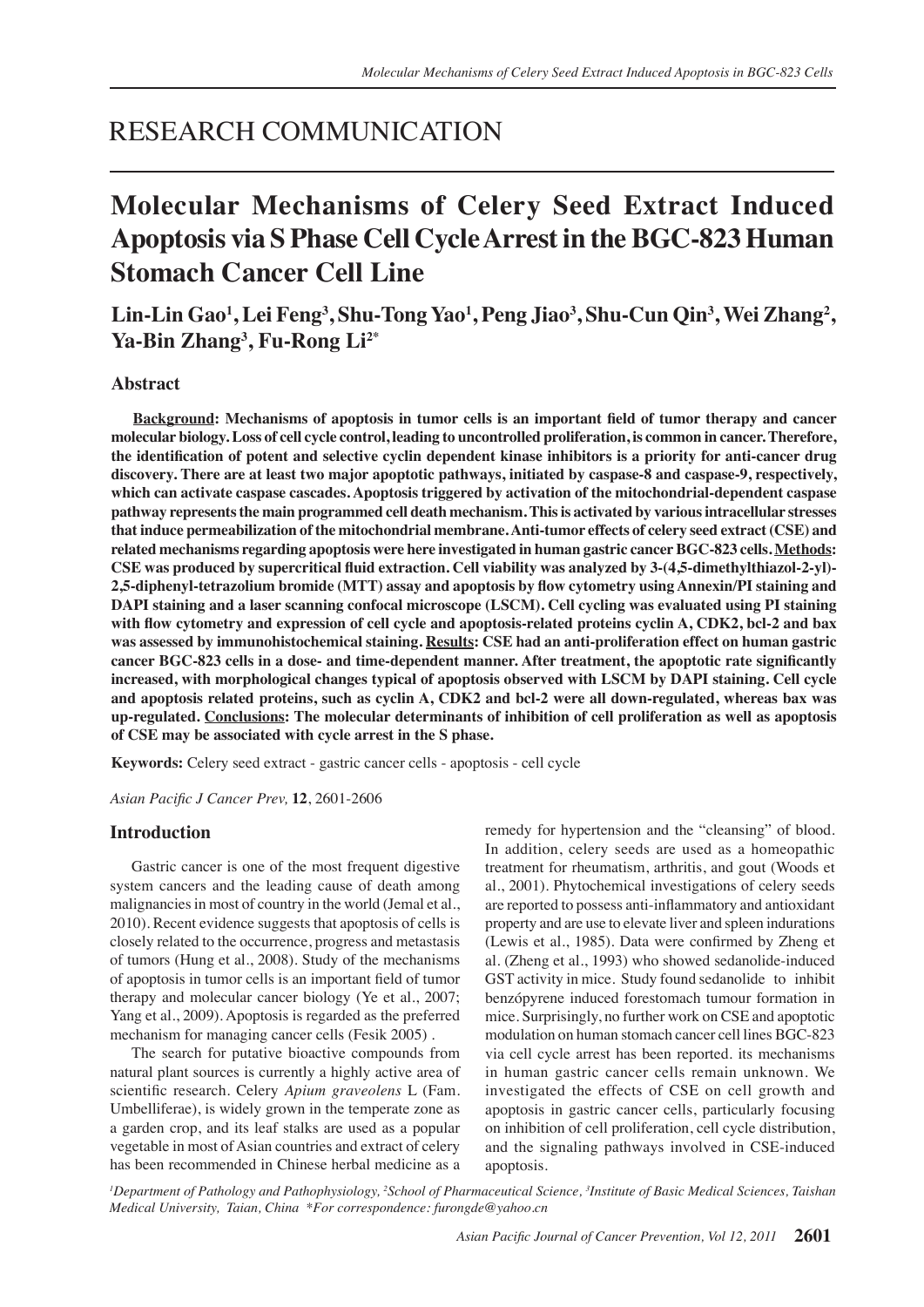#### *Lin-Lin Gao et al*

Several studies have shown that the apoptosis might be induced due to cell cycle arrest (Hartwell and Kastan 1994; Vermeulen et al., 2003). Therefore, inhibition of the cell cycle has been appreciated as a target for the treatment of cancer (McDonald and El-Deiry 2000; Owa et al., 2001). Inhibition of tumorigenesis often involves modulation of signal transduction pathways, leading to cell cycle arrest and, consequently, apoptosis.

# **Materials and Methods**

#### *Chemicals and reagents*

Celery seed was purchased from Jiachen biotechnology company (Shenzhen, China). RPMI-1640 medium, HEPES (4-hydroxyethyl piperazine ethanesulfonic acid), fetal calf serum and trypsogen were purchased from GIBCO (Canada). 3-(4,5-dimethylthiazol-2yl)-2,5-diphenyl tetrazolium bromide (MTT), penicillin, streptomycin, and trypsin were purchased from Amresco Chemical Co. Ltd. (USA). Propidium iodide (PI) was purchased from Sigma (USA). The Annexin V/PI-FITC apoptosis detection kit was purchased from BD Biosciences (USA). The primary antibodies for Bcl-2, Bax, CDK2, cyclinA , β-actin and the secondary antibody were acquired from Santa Cruz Biotechnology (USA), and all chemicals were of analytical grade and were obtained from Tianjin Chemical Reagents Co. Ltd. (Tianjin, China).

#### *Preparation of celery seed extract (CSE)*

Supercritical fluid extraction (SFE), was scaled-up 100-fold using a preparative HA221-50-06 SFE system (SITEC Co. Ltd., Switzerland). A 350 g amount of sample was placed in the extraction vessel with a 1,000 mL capacity, and extracted statically for 1.5 h and then dynamic extraction for 2.5 h by flowing liquid  $\mathrm{CO}_2^{\phantom{\dag}}$  at a rate of 40 L/h. The pressure and temperature in the extraction vessel was 25 MPa and 45°C respectively, and which changed to 6 MPa and 35°C in the separate vessel. The extract in supercritical fluid was depressed directly into separate vessels. The crude extract obtained was brown grease and some semisolid (98 g). This extracts were named CSE and dissolved in RPMI 1640 medium in the required amount stored in a refrigerator at 4°C until used.

## *Cell culture*

BGC-823 cells were obtained from the Chinese Type Culture Collection (Shanghai Institute of Cell Biology, Chinese Academy of Science, Shanghai, China), cultured in RPMI 1640 medium supplemented with 10% heatinactivated fetal bovine serum, penicillin (100 U/mL) and streptomycin (100μg/mL) at 37°C in a humidified atmosphere of 95% air and 5%  $CO_2$ ; the medium was changed every other day. When the cultures were 80 to 90% confluent, the BGC-823 cells were washed with phosphate-buffered saline (PBS, pH 7.4), detached with 0.25% trypsin, centrifuged and re-plated onto 96- or 24 well plates at an appropriate density according to each experimental scale.

# *Cell viability and cytotoxicity*

**2602** *Asian Pacific Journal of Cancer Prevention, Vol 12, 2011* The cultured cells at the exponential growth phase

were harvested from the culture flasks by trypsin and then resuspended in fresh medium. The cell suspensions were dispensed into a 96-well microplate at 100 μl/well and incubated in an incubator with  $5\%$  CO<sub>2</sub> at 37°C. After 24 h, 200 μl of various concentrations (0 to 500 μg/mL) of CSE were added and incubated for 24, 48, and 72 h to evaluate their anti-proliferation effects on BGC-823. The cell proliferation in the microplate was determined using the MTT (3-(4,5-dimethylthiazol-2-yle)2,5-diphenyltetraloziumbromide) assay after incubation (Chang et al., 2008). Twenty microliters of PBS solution containing 5 mg/ml MTT was added to each well. After incubation for 4 h, the cells from each well were solubilized with 100 μl DMSO for optical density determination at 570 nm. Cell proliferation activity was expressed as the percentage of MTT counts of treated cells relative to those of the control (% of control). The percentage of cell growth inhibition was calculated as follows:

Inhibition  $(\%)=$ [A570(control)–A570(drug)]/A570 (control)×100%

#### *Observation of morphological changes*

The BGC-823 cells were seeded in six-well plates  $(2.0 \times 10^5 \text{ cells/well})$  and incubated in RPMI1640 at 37 $^{\circ}$ C in an atmosphere of 5%  $CO_2$  for 24 h. The cells were treated with several concentrations of CSE. After incubation for 12 h, cellular morphology was observed using a phase contrast microscope (Nikon, Japan). The photographs were taken at a magnification of 40×.

The treated cells were fixed with 95% ethanol for 30 min at 4°C, washed in PBS, and stained with 1 mmol/L DAPI for 30 min at room temperature. The morphological changes in the nuclear chromatin were observed a laserscanning confocal microscope (LSCM, Bio-Rad Radiance 2100, U.S.A) with 488-nm excitation and 525-nm emission wavelengths.

## *Flow cytometry analysis of cell apoptosis*

BGC-823 cells were cultivated in RPMI1640 with 10% fetal bovine serum. Before the cell density was modulated to  $1 \times 10^5$  cells, cell synchronization was conducted to force the cells to the G0 phase via a serum-free culture for 24 h, and the cells were washed twice with PBS before being suspended in a binding buffer (10 mM 4-(2-hydroxyethyl)- 1-piperazineethanesulfonic acid (HEPES) pH 7.4, 140 mM NaOH, and  $2.5 \text{ mM CaCl}_2$ ). Five microliters of fluorescein isothiocyanate (FITC)-labeled Annexin V was mixed with 100 μl of cell suspensions containing 1×105 cells, and the cells were incubated at room temperature for 5 min. Thereafter, 50 μl of propidium iodide (PI) solution (10 μg/ml) was added to the cells, followed by an additional 5-min incubation period. The scatter parameters of the cells (20,000 cells per experiment) were analyzed using a FAC Scan flow cytometer and Cell Quest analysis software (Becton–Dickinson, CA, USA). Four cell populations were identified according to the following interpretations: viable population in the lower-left quadrant (low-PI and FITC signals), early apoptotic population in the lowerright quadrant (low-PI and high-FITC signals), necrotic population in the upper-left quadrant (high-PI and low-FITC signals), and late apoptotic or necrotic population in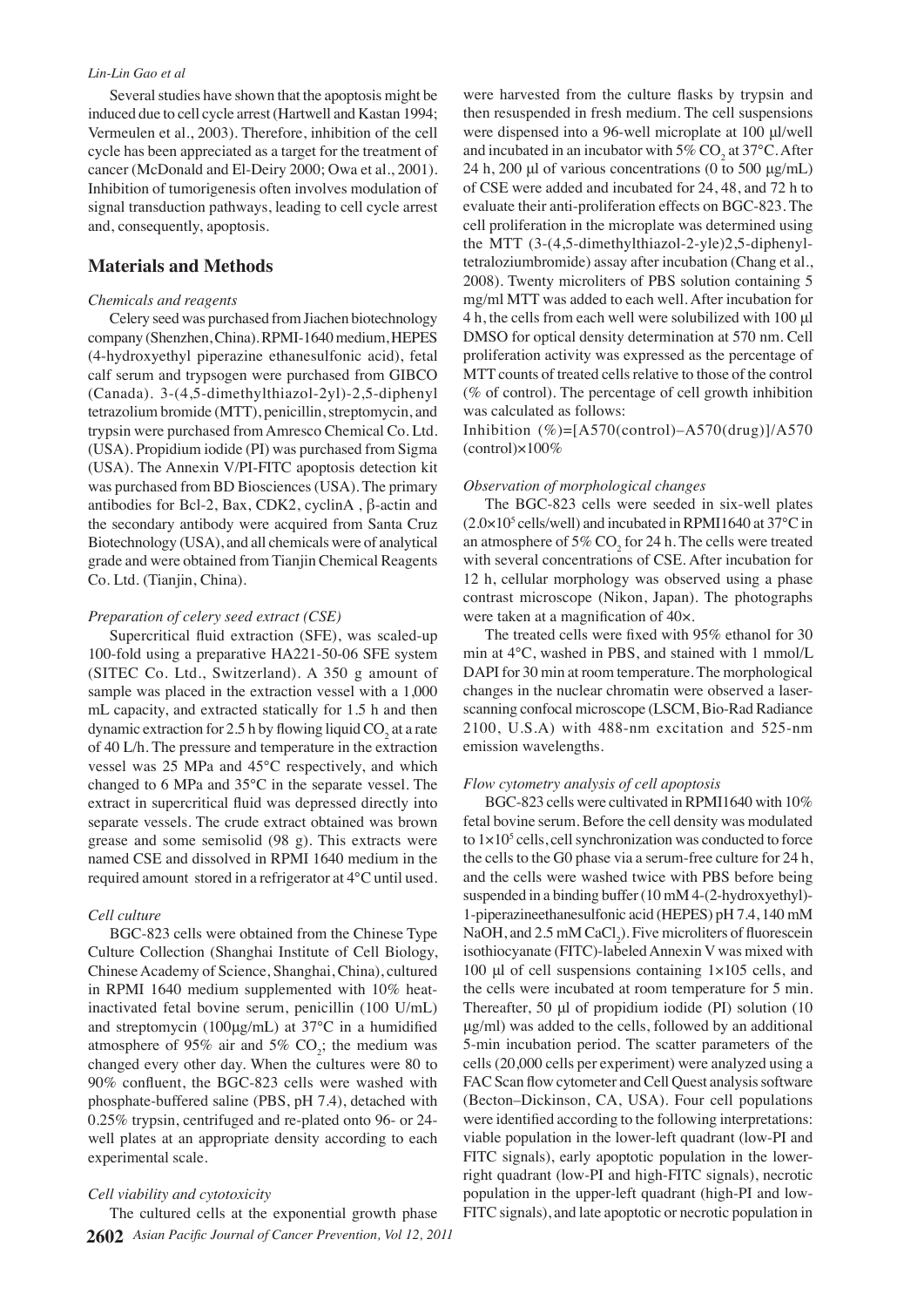the upper-right quadrant (high-PI and high-FITC signals).

#### *Analysis of cell cycle phase distribution by flow cytometry*

PI is a highly water soluble, fluorescent compound that cannot pass through intact membranes and is generally excluded from viable cells. It binds to DNA by intercalating between the bases in double stranded nucleic acids of exposed nuclei (Lima et al., 2002). After fixed and permeabilized cells were stained with PI, the relative fluorescence intensity of PI was measured by flow cytometry as an indirect measure of the cellular DNA content.

After 12 h of culture with medium containing 50, 100, 300mg/L CSE, BCG-823 cells were collected by trypsinization, washed with PBS and fixed in ice-cold 70% ethanol for at least 24 h. The cells were washed twice with PBS by centrifuging at 1000 rpm for 10min. The cells were resuspended in 3ml of PBS for 5min. Then, the cells were stained with 1ml PI (0.1mg/mL with 0.1% TritonX-100) and incubated in the dark for 30min. The samples were analyzed by flow cytometry (FACSCalibur, BD, USA). Cells with a lower DNA content than that of the G1 phase of the cell cycle were considered as hypodiploid cells (sub-G1 phase). The percentage of cells in a particular phase was analyzed using the CellQuest and Modfit software (Beckman, USA). A flow cytometer equipped with a 15mW argon laser and an excitation line of 488 nm was used. Fluorescence intensity of PI was detected at an emission wavelength 630 nm.

#### *Western blot analysis*

The 20 μg of protein in each 20-μl sample was electrophoresed through 10% SDS-PAGE gels as previously described (Rasmussen et al., 2008). Separated proteins were incubated with primary antibodies overnight at 4°C, transferred to nitrocellulose membranes, and blocked with a 5% skim milk solution. They were incubated with secondary antibodies for 1 h at 37°C. Each antigen-antibody complex was visualized by enhanced chemiluminescense (ECL) western blotting detection kits (Amersham Pharmacia Biotech, Piscataway, NJ), and band densities were determined using Chemi Doc Software (BioRad); β-Actin was used as a loading for normalization.

#### *Statistical analysis*

All experiments were repeated three times. The results of multiple experiments are given as the mean  $\pm$  SE. Statistical analysis was performed using the statistical software package SPSS 13.0 (SPSS). A p-value of 0.05 (two-sided) was considered statistically significant.

# **Results**

#### *Cytotoxic activity of CSE on BGC-823 cells*

As shown in Figure 1A, untreated BGC-823 cells grew well with clear skeletons, whereas cells treated with CSE exhibited cytoplasmic shrinkage and either detached from each other, floated in the medium, or became distorted and blurry under a phase contrast microscope. The number of sloughed cells increased



**Figure 1. CSE Inhibition of the Viability of BGC-823 Cells.** (A) Morphological changes of BGC-823 cells exposed to CSE for 24 h imaged with a phase contrast microscope at 40×. a: vehicle treated; b: 50 μg/ml; c: 100 μg/ml; d: 300 μg/ml. (B) Effect of CSE on BGC-823 cells viability. BGC-823 cells were treated with CSE at the indicated concentrations for 0-72 h. Cell viability was then determined by MTT assay and expressed as the mean $\pm$ SD, n = 3. The OD value at 570 nm is proportional to the number of cells with CSE

with increasing drug concentrations. The MTT assay showed that CSE significantly inhibited the viability of BGC-823 cells (Figure 1B). The cells were incubated in the absence or presence of various concentrations of CSE for specified time periods. The MTT assay showed that CSE decreased the viability of BGC-823 cells in a concentration-dependent and time-dependent manner (P<0.05 and P<0.01, respectively).

#### *Effect of CSE on apoptosis in BGC-823 cells*

To identify whether CSE induces apoptosis, the treated cells were also stained with Annexin V-FITC/PI, and the population of apoptotic cells was analyzed by flow cytometry. As seen in Figure 2A, the drug treatment significantly increased the proportion of apoptotic cells. In the vehicle treated samples, 10.81±1.16% of cells stained positive for Annexin V-FITC and PI, while CSE treatment showed increases of 15.73±2.12%, 31.36±3.19%, and 41.86±4.42% in early and late stage apoptosis (P<0.01). These results demonstrated the ability of CSE to induce apoptosis mainly early stage apoptosis in BGC-823 cells. The morphologic changes of cells treated in the manner described above were also observed with LSCM by DAPI staining. As shown in Figure 2B, typical morphological changes, such as the formation of apoptotic bodies, appeared after the cells were treated for 24 h with 300 μg/ ml CSE, whereas the vehicle treated cells did not show the evident apoptotic morphological changes.

**20.3 6.3 10.1**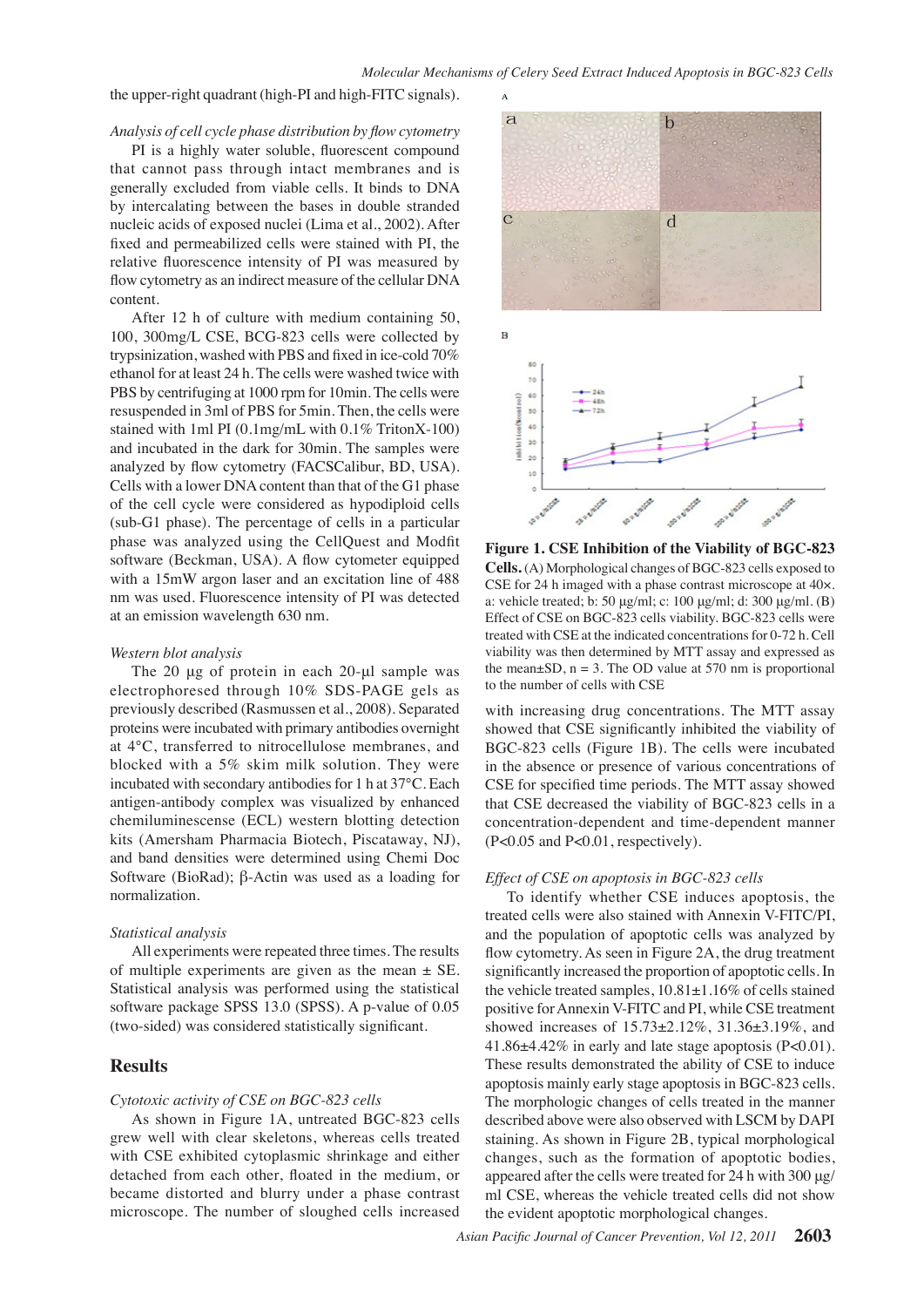

**Figure 2. CSE Induced Apoptosis in BGC-823 Cells after 24h Following the Treatment.** (A) Apoptotic cells determined with Annexin V/PI staining by flow cytometry assay. a: vehicle treated; b: 50 μg/ml; c: 100 μg/ml; d: 300 μg/ml. (B) Morphological changes of BGC-823 cells as determined with a LSCM at 600× labeled with DAPI. a: vehicle treated; b: 50 μg/ml; c: 100 μg/ml; d: 300 μg/ml. (C) Western blot analysis of the expressions of the level of bcl-2, bax and β-actin (internal control) protein in vehicle treated and CSE-treated BGC-823 cells

To determine whether apoptosis induced by CSE was due to a mitochondrial-dependent caspase pathway, we next investigated the levels of bcl-2 and bax, which was the core protein in the caspase cascade of BGC-823 cells after CSE treatment for 24 h. Figure 2C shows the expression of bax was increased and bcl-2 was decreased after CSE treatment for 24 h compared to the vehicle treated, which indicated that CSE indeced the apoptosis process in BGC-823 cells.

# *Analysis of cell cycle phase distribution by flow cytometry*

Cell cycle phase distribution was analyzed by flow cytometry with PI staining (Figure 3A). The percentages of cells in G0/G1, S and G2/M phases were calculated using CellQuest and Modfit software and are indicated



**Figure 3. CSE Induces S Cell Cycle Arrest in BGC-823 Cells.** (A) Cell cycle distribution was monitored by FCM using a propidium iodide staining assay. a: vehicle treated; b: 50 μg/ml; c: 100 μg/ml; d: 300 μg/ml. (B) Histogram of cell cycle distribution after treatment with CSE for 24 h. Cell cycle distribution was monitored by flow cytometry using a propidium iodide staining assay. Each histogram represents three parallel experiments, and each bar represents the mean±SEM (one-way ANOVA). \*P<0.05 vs.control, \*\*P<0.01 vs.control. (C) Western blot analysis of the expression of cyclin A and CDK2 with or without CSE treatment of BGC-823 cells

in the Figure 3B. Flow cytometry DNA analysis of the treated cultures revealed that CSE induced concentrationdependent cell cycle arrest in the S phase, which was accompanied by the G0/G1 phase cells were markedly decreased from 58.38% to 38.72%. A significant accumulation of cells in the S phase (30.51–61.54%) was observed at various CSE doses. This confirmed that CSE blocked DNA replication in the S phase of the cell cycle rather than G2/M phase arrest induction in BGC-823 cells, which contributed to the effects of CSE on decreasing viability against BGC-823 cells.

To gain insight into the mechanism of S phase cell cycle arrest induced by CSE, we examined the expression of cyclins A and CDK2, which are tightly related to S cell cycle progression, using the western blot assay. As shown in Figure 3C, the expression of cyclin A and CDK2 was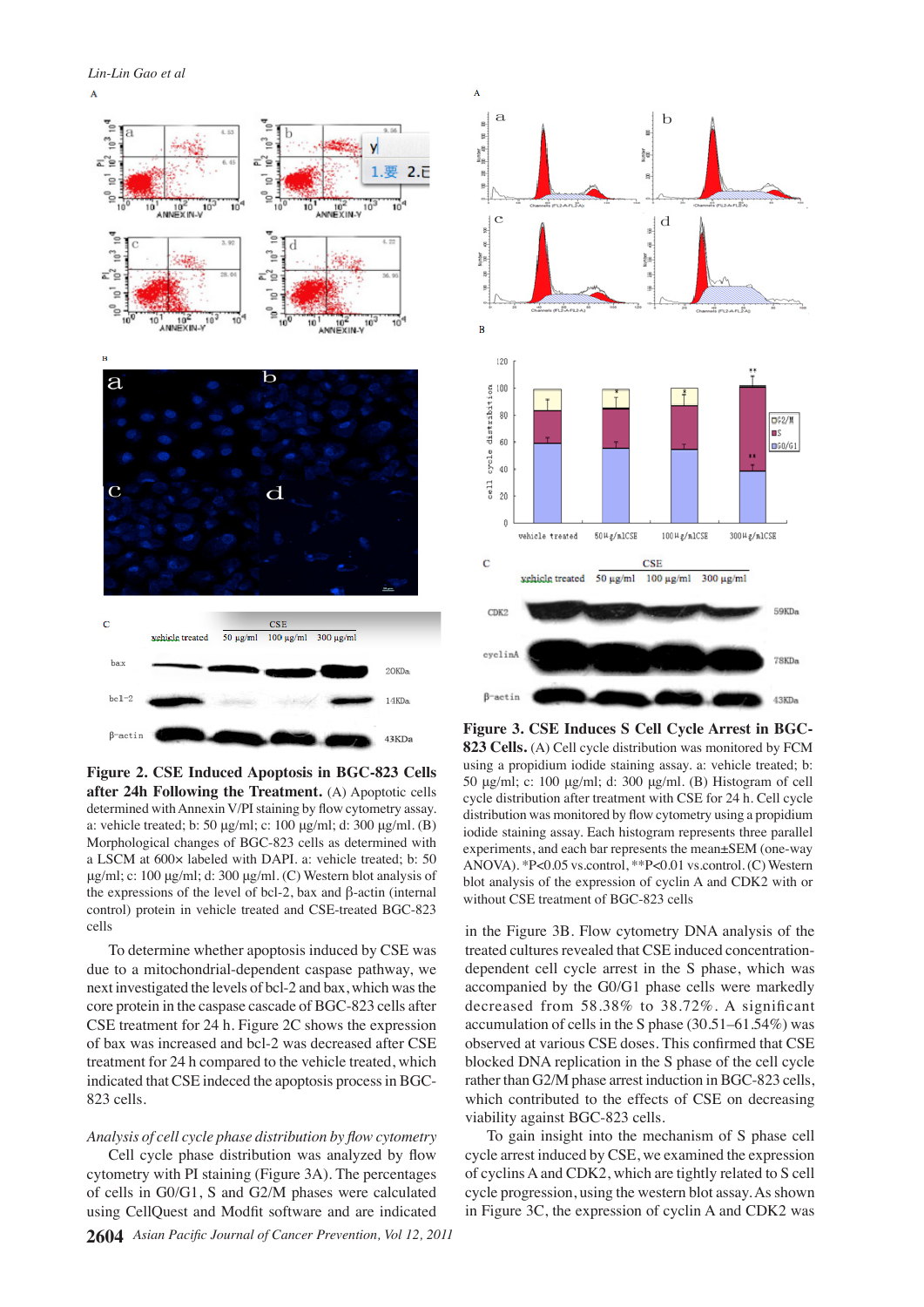decreased after CSE treatment for 24 h.

# **Discussion**

Natural products with anticancer properties could be valuable substances in cancer treatment. In this study, we assessed the inhibitory effects and molecular mechanisms of CSE using human gastric cancer BGC-823 cells. MTT showed that CSE inhibited the growth of BGC-823 cells in both time-dependent and concentration-dependent manners. To determine whether the cytotoxic activity of CSE was due to apoptosis, BGC-823 cells were treated for 0-72 h with indicated concentrations of CSE. Not only were morphological changes such as cytoplasmic shrinkage, detachment from each other, floating in the medium, distortion and some blurring under a fluorescence microscope observed, but marked chromatin condensation and apoptotic body formation in CSE-treated cells were also observed in cells stained with DAPI using an LSCM.

Membrane blistering and apoptotic bodies can be seen under the phase contrast microscope, consistent with previous studies (Sgonc et al., 1994). A major disadvantage in morphological detection of apoptosis is that it is only qualitative. The quantitative analysis of apoptosis mainly relies on flow cytometry with fluorescent markers. DAPI staining, which can detect cell apoptosis, is one of the most sensitive and ideal indicators (Dai et al., 2009).

The present annexin V-FITC/PI staining assay revealed that early and total apoptotic rates of CSE treatment (50, 100 and 300μg/ml) were significantly higher than those of vehicle treated. This may be because of the fact that early apoptosis was mainly revealed by DAPI staining assay. Moreover, DAPI staining assay and typical morphological changes with LSCM afterwords, such as the formation of apoptotic bodies, appeared after the cells treated by CSE, confirming that CSE induced apoptosis in BGC-823 cells.

Dysregulation of the cell cycle mechanism has also been shown to play an important role in the growth of various types of cancer cell, and the induction of cancer cell apoptosis is recognized as an important target in cancer therapy. In this study, CSE-inhibited BGC-823 cell proliferation partly as a result of an accumulation of cells in the S phase of the cell cycle. The S phase is associated with DNA synthesis and the mitotic preparation period, which plays a crucial role in cell cycle progression. The complex formation of cyclins with CDKs results in an active agent that phosphorylates substrates involved in cell cycle progression (Doree et al., 2002; Yu et al., 2007). The mitosis-promoting factor, which comprises a complex of CDK2 and cyclin A, is thought to be the key controller of the progression from S to mitosis ( Ayad, 2005). In this study, CSE induced S phase cell cycle arrest the cells of S phase were present at 2.4 fold the typical concentration after 24 h treatment, and Cyclins A and CDK2 were downregulated indicating that cell cycle-related proteins were involved in the CSE-induced cell cycle arrest in BGC-823 cells.

CSE can inhibit the BGC-823 cells cultured in vitro and induce its apoptosis in a concentration- and timedependent manner. We further confirmed that CSE could

induce cellular apoptosis via a mitochondria-mediated pathway.

The accumulated data suggest that the mitochondriainitiated death pathway plays an important role in triggering apoptosis in response to those stimuli. In the mitochondriainitiated death pathway, mitochondria undergoing permeability transition release apoptogenic proteins or apoptosis-inducing factor from the mitochondrial inter membrane space into the cytosol to activate caspase-9, and activated caspase-9 in turn cleaves and activates executioner caspase-3.

The activities of caspase-3, -8, and -9 were upregulated, indicating that caspases participated in this apoptotic process. Bax is a key component for cellular induced apoptosis through mitochondrial stress (Wei et al., 2001). Upon apoptotic stimulation, Bax forms oligomers and translocates from the cytosol to the mitochondrial membrane (Jürgensmeier et al., 1998; Marzo et al.,1998) and has been shown to induce cytochrome c release and the subsequent steps (including caspase-9 and caspase-3) in the execution phase of apoptosis (Lakhani et al., 2006; Zhao et al., 2006).

BGC-823 cells treated with CSE exhibited elevated levels of proapoptotic Bax expression, while antiapoptotic Bcl-xL was down-regulated after the significant increase of caspase-3 activity. Based on these results we concluded that caspase and mitochondrial protein played important roles in the apoptotic pathway of CSE-treated BGC-823 cells.

In conclusion, the findings indicate that CSE could significantly inhibit the growth and induce apoptosis via the bcl-2 family related mitochondria-mediated pathway of human gastric cancer cell line BGC-823 in vitro. The promotion of the specific apoptosis pathway, key molecular targets that specifically initiate apoptosis of gastric cancer cells and quality standards of CSE should be further explored. Thus, CSE would be worth investigating as a novel therapeutic agent originating from a natural source, and the induction of apoptosis by CSE in other cancer cell lines is the subject of on-going investigations.

# **Acknowledgements**

This study was supported by Department of Education Fund of Shandong Province, China, No. J10LF18 and Administratration of Traditional Chinese Medicine of Shandong Province, China, No. 2009-182. ZhW and ZhYB participated most of cell culture and flow cytometry and Laser Scanning Confocal Microscope detection. FRL and PJ provided the vital reagents and analytical tools and were involved in editing the manuscript. LLG and FRL edited the manuscript. ShTY analyzed the data. The authors declare no conflicts of interest.

# **References**

Ayad N G.(2005). CDKs give Cdc6 a license to drive into S phase. *Cell*, **122**, 825- 7.

*Asian Pacific Journal of Cancer Prevention, Vol 12, 2011* **2605** Chang CY, Huang ZN, Yu HH, et al (2008). The adjuvant effects